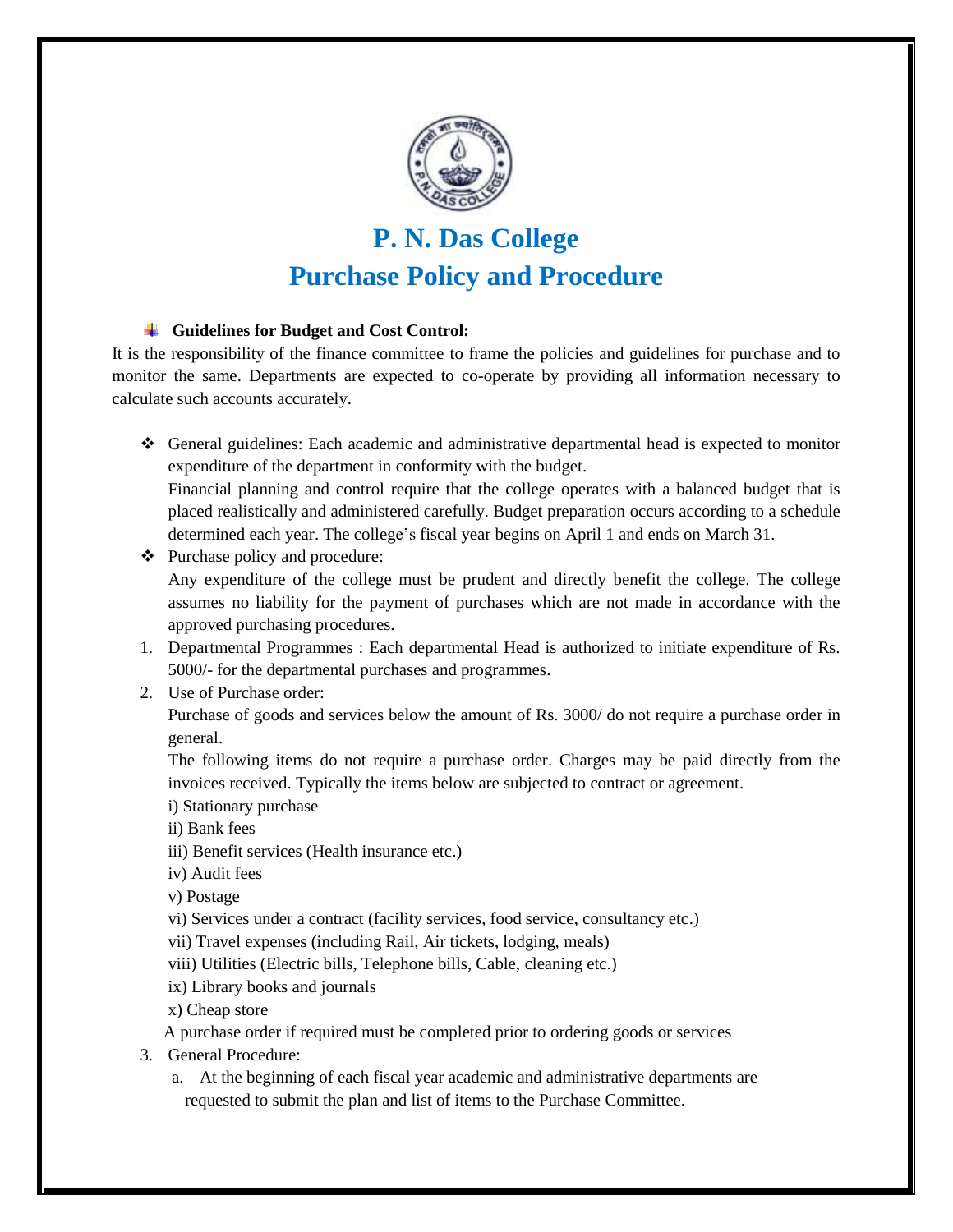- b. In a meeting of the purchase committee the members justify the demands and prepare a list of items to be purchased in consultation with the Finance committee along with the Principal.
- c. Stationary goods are purchased under the supervision of the Purchase committee directly from the wholesalers. No purchase order is needed in that case.
- d. Quotations are invited for the required materials or services through the college website / notice board or daily newspapers. Notices inviting quotations may be displayed in local public places.
- e. At least three quotations are collected from the agencies. The purchase committee justifies the feasibility of the quotations to assure quality services and they reserve the right to cancel a quotation if it seems not feasible to the members.
- f. The purchase committee issues the work order to the agency providing the lowest feasible bid.

g. Bid call may be asked in some cases so that the college may receive greater discount and better service through effective competition among the service providers/suppliers. The suppliers are asked to deliver the materials or to provide the services within in the stipulated time.

#### **Receiving goods:**

a) Departments will not receive goods unless prior approval from the Purchase department is obtained although services from agencies or individuals are supervised by the departmental heads.

b) Products are received by the members of Purchase committee or any staff authorized by the committee with a clear description of the product.

**Return of goods:** If cancellation, exchange or return of all or part of a purchase order is required, it is negotiated by the purchase committee.

#### **Payment procedure:**

a) Request for payment should be submitted to the accounts section using either a payment requisition or the original invoice from the vendors.

b) Cash payment is allowed up to Rs. 5000/- for the payment of more than Rs. 5000/- the vendors are to collect cheques from the accounts office.

Exception of this policy may be allowed with the approval of Finance committee and Principal.

 c) Purchase bills or vendors' invoice without GST are not recommended by the purchase committee.

## **Research expenditure:**

- a) The expenditure for research activities (books, equipments and software) are done by individual researchers following the rules of the granting agency.
- b) Researchers who move to other institutions cannot take or move equipments purchased with grant funds. Those items remain the property of P.N. Das College.
- **Conferences and Workshops:** No approval of Purchase Committee is required for the refreshment and other expenditure of any conference and workshop organized by IQAC or any